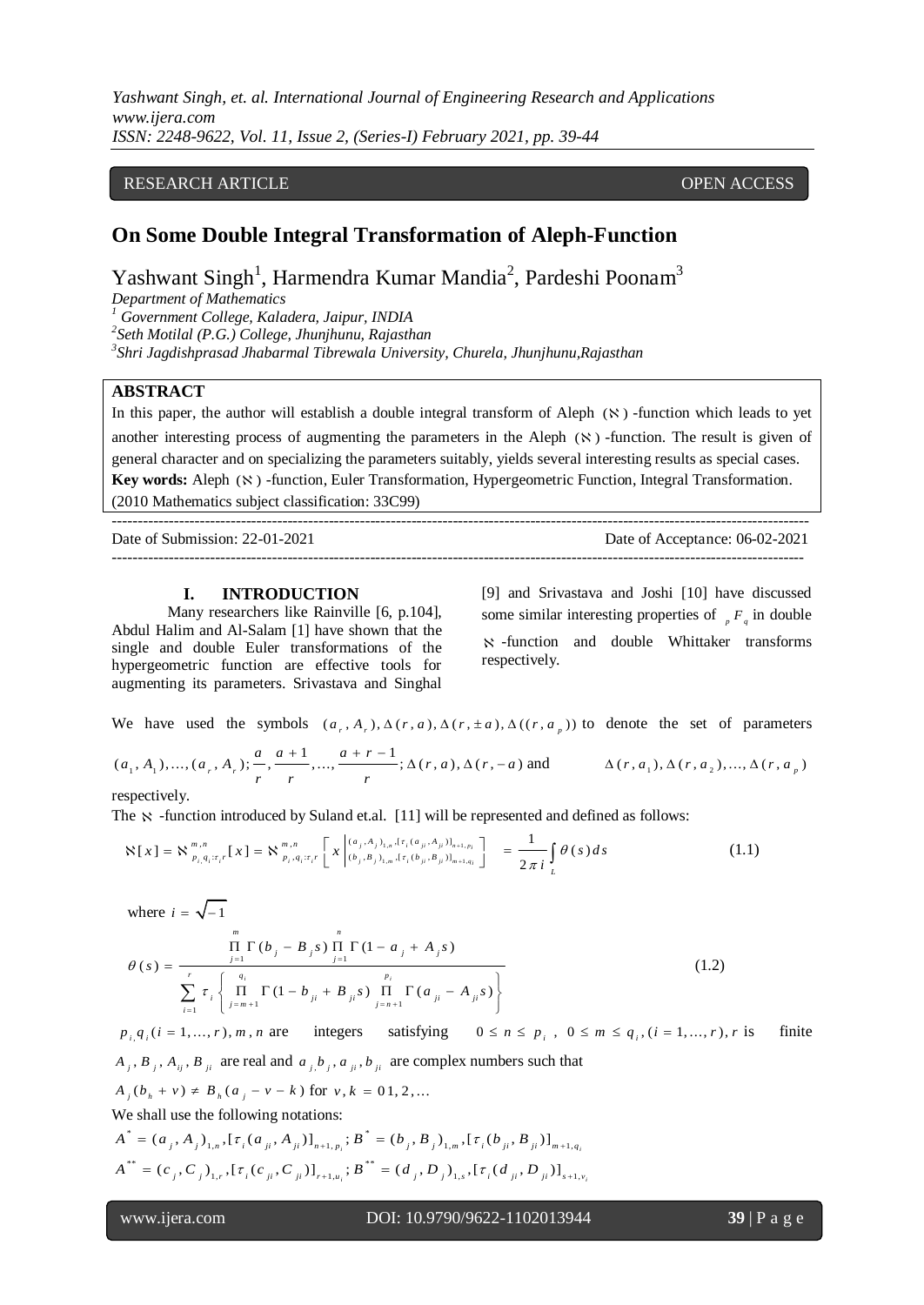If we take  $\tau_i = 1$ ,  $r = 1$  in (1.1), the  $\aleph$  - function reduces to the Fox's H-function [4].

# **II. MAIN RESULT**

In this section, we have established the following double integral transform of  $\aleph$  -function: If  $s, k$  and  $r$  are positive integers, then

$$
\int_{0}^{\infty} \int_{0}^{\infty} x^{a-1} y^{n-1} (x + y)^{n} N_{x_{a},x_{a},x_{a}}^{s-a} [r(x + y)]_{p+1}^{s-a}
$$
\n
$$
N_{p,q,x_{a}}^{\infty,\infty} [tx^{n} y^{k} (x + y)^{r}]_{a}^{s+1} [dxdy =
$$
\n
$$
(2\pi)^{(-1)^{n} [x + \frac{1}{2}u - \frac{1}{2}]^{n}} \sum_{i=1}^{n} \sum_{j=1}^{n} \sum_{j=1}^{r} \sum_{j=1}^{r} (-1)^{n-r}}
$$
\n
$$
\int_{0}^{\infty} \int_{0}^{\infty} \int_{0}^{\infty} \int_{0}^{\infty} \int_{0}^{\infty} \int_{0}^{\infty} \int_{0}^{\infty} \int_{0}^{\infty} \int_{0}^{\infty} \int_{0}^{\infty} \int_{0}^{\infty} \int_{0}^{\infty} \int_{0}^{\infty} \int_{0}^{\infty} \int_{0}^{\infty} \int_{0}^{\infty} \int_{0}^{\infty} \int_{0}^{\infty} \int_{0}^{\infty} \int_{0}^{\infty} \int_{0}^{\infty} \int_{0}^{\infty} \int_{0}^{\infty} \int_{0}^{\infty} \int_{0}^{\infty} \int_{0}^{\infty} \int_{0}^{\infty} \int_{0}^{\infty} \int_{0}^{\infty} \int_{0}^{\infty} \int_{0}^{\infty} \int_{0}^{\infty} \int_{0}^{\infty} \int_{0}^{\infty} \int_{0}^{\infty} \int_{0}^{\infty} \int_{0}^{\infty} \int_{0}^{\infty} \int_{0}^{\infty} \int_{0}^{\infty} \int_{0}^{\infty} \int_{0}^{\infty} \int_{0}^{\infty} \int_{0}^{\infty} \int_{0}^{\infty} \int_{0}^{\infty} \int_{0}^{\infty} \int_{0}^{\infty} \int_{0}^{\infty} \int_{0}^{\infty} \int_{0}^{\infty} \int_{0}^{\infty} \int_{0}^{\infty} \int_{
$$

$$
\iint_{0}^{\infty} \theta(x+y)x^{\alpha-1}y^{\beta-1}dxdy = B(\alpha, \beta) \int_{0}^{\infty} \theta(z)z^{\alpha+\beta-1}dz
$$
\n(2.2)

Which is valid for  $\text{Re}(\alpha) > 0$  and  $\text{Re}(\beta) > 0$ .

It is easy to prove by following the technique of reversing the order of integrations, that<br>  $\int_{0}^{\infty} \int_{0}^{\infty} \theta(x + y) x^{\alpha-1} y^{\beta-1} \aleph_{p_i, q_i; \tau_i; r}^{\{m, n\}} \left[ tx^s y^k (x + y)^r \Big|_{B^*}^{A^*} \right] dx dy =$  $\left[\frac{1}{v} \frac{\beta - 1}{N} \mathbf{x}^{m,n} \right] \left[\frac{1}{r} \mathbf{x}^{s} v^{k} (r + v)^{r} \right]^{A^{*}}$  $\int$ <sup>*m*</sup>,*n*  $\left[ f x^s y^k (r + y)^r \right]$ 

$$
\int_{0} \int_{0} \theta (x + y) x^{a-1} y^{\beta-1} \aleph_{p_{i}, q_{i}; r_{i}; r}^{m, n} \left[ tx^{s} y^{k} (x + y)^{r} \Big|_{B^{*}}^{A^{*}} \right] dx dy =
$$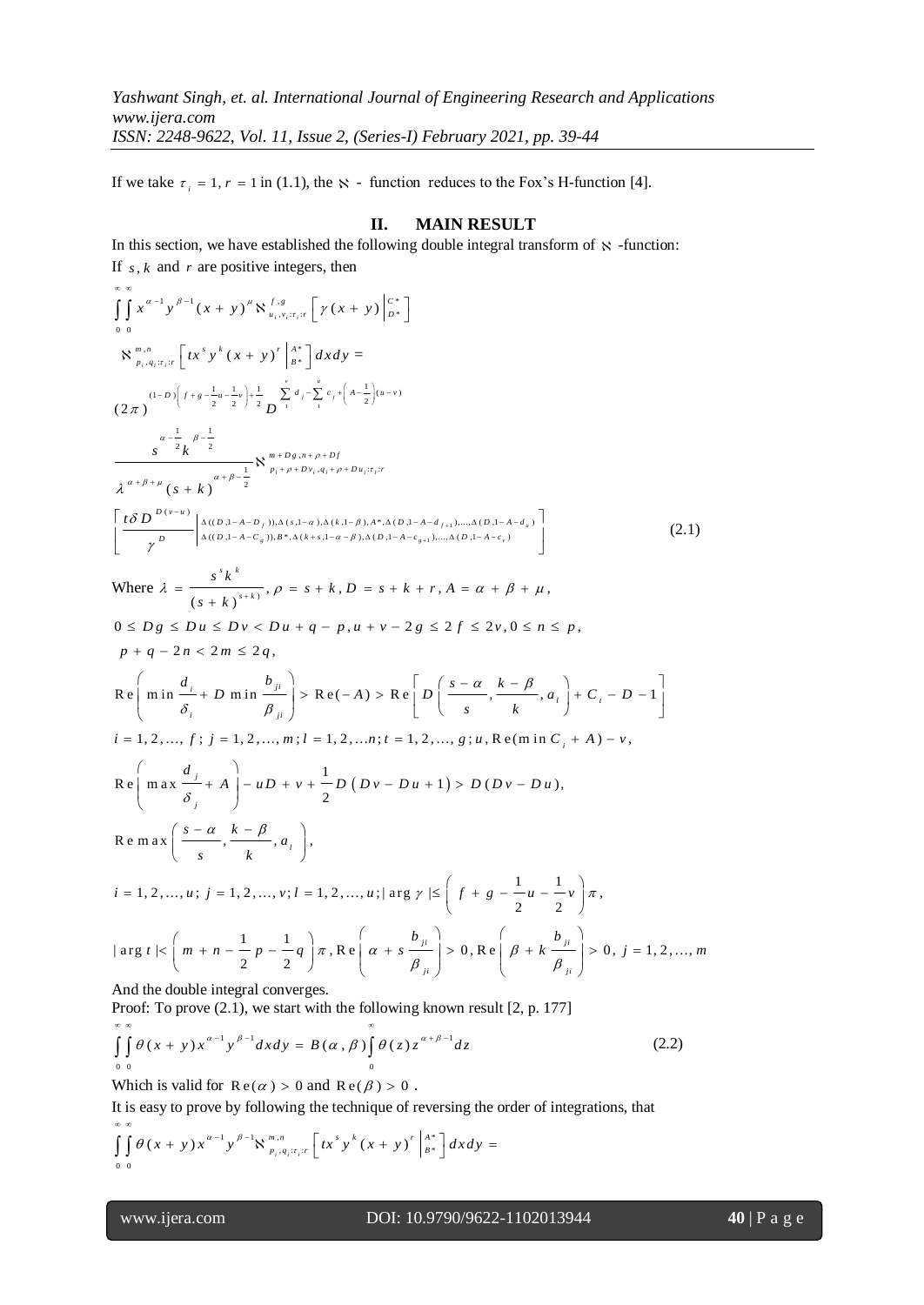$$
\sqrt{2\pi} \frac{s^{\alpha-\frac{1}{2}}k^{\beta-\frac{1}{2}}}{(s+k)^{\alpha+\beta-\frac{1}{2}}}
$$
  

$$
\int_{0}^{\infty} \phi(z) z^{\alpha+\beta-1} \aleph_{p_{i}+p,q_{i}+p:r_{i};r} \left[t\delta z^{D}\left[\Delta(s,1-\alpha),\Delta(k,1-\beta),A^{*}\right]dz\right]
$$
  
(2.3)

Where *s*, *k* and *r* are positive integers,  
\n
$$
\delta = \frac{s^{s}k^{k}}{(s+k)^{s+k}}, \rho = s+k, D = s+k+r, p+q < 2(m+n),
$$
\n
$$
|\arg t| < \left(m+n-\frac{1}{2}p-\frac{1}{2}q\right)\pi,
$$
\n
$$
\text{Re}\left(\alpha+s\frac{b_j}{\beta_j}\right) > 0, \text{Re}\left(\beta+k\frac{b_j}{\beta_j}\right) > 0, j = 1, 2, ..., m.
$$
\nIn (2.3), taking

$$
\theta(x) = z^{\mu} \aleph_{u_i, v_i; \tau_i; r}^{f, g} \left[ \gamma x \Big|_{B^{**}}^{A^{**}} \right]
$$

And evaluating the integral on the right hand side using [7, p.401] the result (2.1) follows.

# **III. PARTICULAR CASES**

On choosing the parameters suitably in (2.1), several known and unknown results are obtained as particular cases. However, we mention some of the interesting results here. (a) Taking In choosing the parameters suitably in (2.1), several known and unknown results are obtained as particular asses. However, we mention some of the interesting results here.<br>
(i) Taking<br>  $f = v = 2$ ,  $g = 0$ ,  $u = 1$ ,  $c_1 = \frac{1}{$ 

(a) Taking  
\n
$$
f = v = 2, g = 0, u = 1, c_1 = \frac{1}{2}, d_1 = v, d_2 = -v, \mu = \sigma + \frac{1}{2}, \alpha_j = \beta_j = \lambda_j = 1, r = 1, \tau_i = 1
$$
  
\nin (2.1) and using [3, p.216, (5)]  
\n $H_{1,2}^{2,0} \left[ z \begin{bmatrix} 1 \\ 2 \end{bmatrix} \right] = \frac{1}{\alpha} - \frac{1}{2} e^{-\frac{1}{2}z} K_b \left( -\frac{1}{2} z \right),$   
\nWe obtain  
\n $\sum_{\substack{n=-\infty \\ n \text{ odd}}^{\infty}$   
\n $\sum_{\substack{n=-\infty \\ n \text{ odd}}}^{\infty} \left[ x \begin{bmatrix} 1/2 \\ 2/2 \end{bmatrix} \right] = \frac{1}{\alpha} - \frac{1}{2} e^{-\frac{1}{2}z} K_b \left( -\frac{1}{2} z \right),$   
\nWe obtain  
\n $\sum_{\substack{n=-\infty \\ n \text{ odd}}}^{\infty}$   
\n $H_{p_1, q_1, 1}^{\text{max}} \left[ tx^s y^k (x + y)^r \right]_{a_1}^{a_2} \left[ dx dy = \frac{1}{2} (2 \pi)^{-\frac{1}{2} (2 \pi)^2} (x + y)^2 \right]$   
\n $\sum_{\substack{n=-\infty \\ n \text{ odd}}}^{\infty} \left[ \frac{1}{2} (2 \pi)^{-\frac{1}{2} (2 \pi)^2} \left[ f + g - \frac{1}{2} \pi \right]_{2}^{a_1 - \frac{1}{2}} \right] dx dy = \frac{1}{2} e^{-\frac{1}{2} \pi^2} \left[ \frac{1}{2} \pi^2 - \frac{1}{2} \pi^2 \right]_{2}^{a_1 - \frac{1}{2}} \left[ \frac{1}{2} \pi^2 - \frac{1}{2} \pi^2 \right]_{2}^{a_2 - \frac{1}{2}} \left[ \frac{1}{2} \pi^2 - \frac{1}{2} \pi^2 \right]_{2}^{a_3 - \frac{1}{2}} \left[ \frac{1}{2} \pi^2 - \frac{1}{2} \pi^2 \right]_{2}^{a_4 - \frac{1}{$ 

$$
\text{Re}\left(\alpha + \beta + \mu \pm v + D \frac{b_{ji}}{\beta_{ji}} + \frac{1}{2}\right) > 0, j = 1, 2, ..., m; \text{Re}(\lambda) > 0,
$$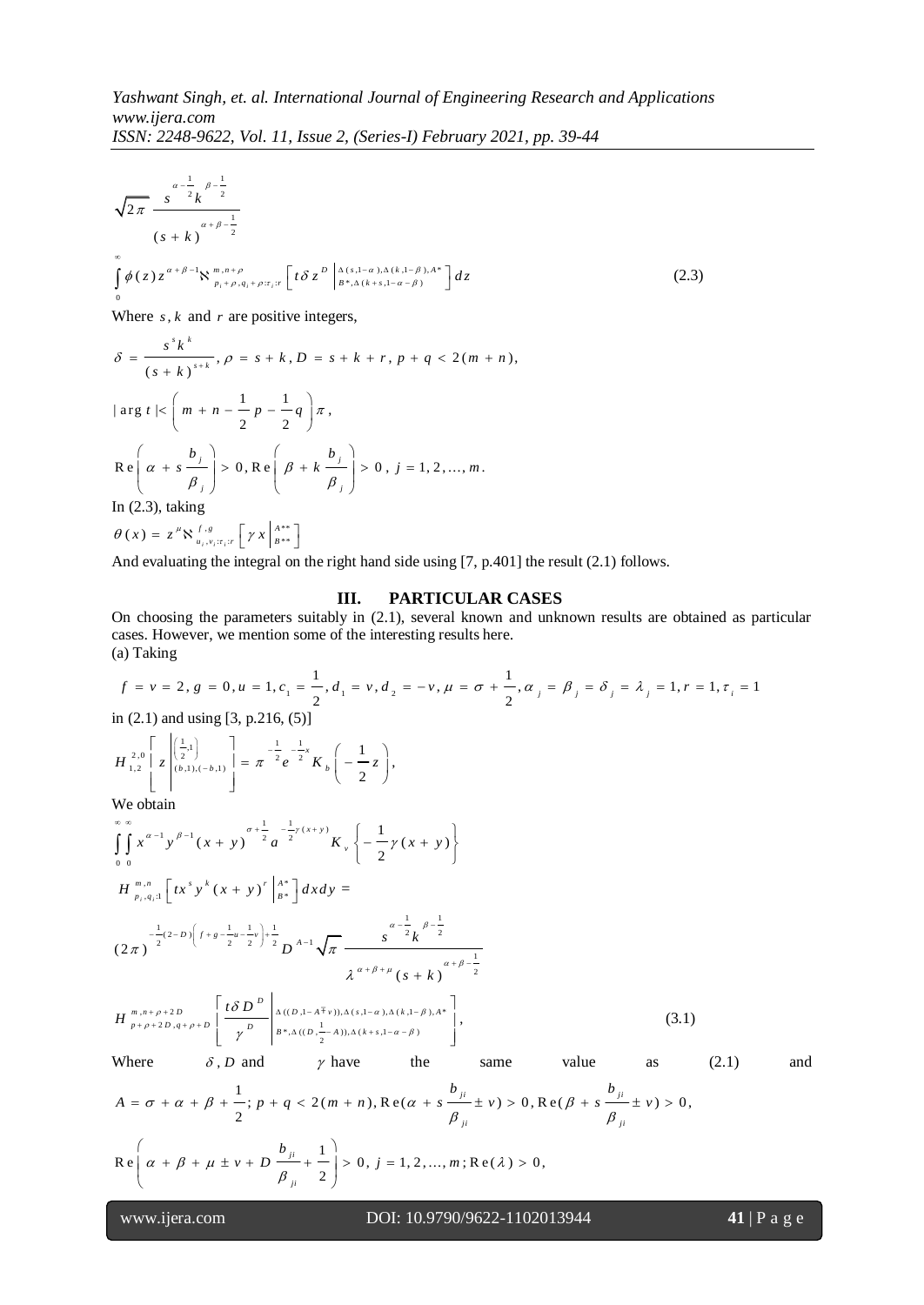$| \arg t | < \left( m + n - \frac{1}{\epsilon} p - \frac{1}{\epsilon} \right)$  $\frac{-}{2}p - \frac{1}{2}$  $t \mid < \left(m + n - \frac{1}{2} p - \frac{1}{2} q\right) \pi$ 

(b) Further, replacing q, t and  $(a_p, a_p)$  by  $q + 1$ ,  $- t$  and  $(1 - a_p, a_p)$  respectively and then putting  $m = 1, n = p, b_1 = 1, b_{j+1} = b_j (j = 1, 2, \dots q)$ , using the result [3,p. 215, (1)] and [3,p. 4, (11)], we obtain an

interesting result obtained by Srivastava and Singhal [9]:

\n
$$
\int_{0}^{\infty} \int_{0}^{\infty} x^{a-1} y^{\beta-1} (x+y)^{\mu+\frac{1}{2}} a^{-\frac{1}{2}\lambda(x+y)} K_{\nu} \left\{ -\frac{1}{2} \gamma (x+y) \right\}
$$
\n
$$
{}_{\rho} F_{q} \left[ \frac{(a_{\rho}, a_{\rho})}{(b_{q}, \beta_{q})} : tx^{s} y^{k} (x+y)^{r} \right] dx dy =
$$
\n
$$
\frac{\sqrt{\pi} \Gamma \left( \alpha + \beta + \sigma \pm \nu + \frac{1}{2} \right)}{\alpha + \beta + \sigma + \frac{1}{2} \Gamma \left( \alpha + \beta + \sigma + 1 \right)} B(\alpha, \beta)
$$
\n
$$
\gamma^{\alpha+\beta+\sigma+\frac{1}{2}} \Gamma \left( \alpha + \beta + \sigma + 1 \right)
$$
\n
$$
{}_{p+3s+3k+2r} \left[ t \delta \left( \frac{s+k+r}{\gamma} \right)^{s+k+r} \left| \frac{\lambda(s+k+r, \alpha+\beta+\sigma \pm \nu + \frac{1}{2}, \lambda(s, \alpha), \Delta(k, \beta), (a_{\rho}, 1)}{(b_{q}, 1), \Delta(s+k, \alpha+\beta), \Delta(k+s, \alpha+\beta+\sigma+1)} \right| , \qquad (3.2)
$$

provided Re( $\sigma + \alpha + \beta \pm \nu + \frac{1}{\sigma}$ R e( $\sigma + \alpha + \beta \pm \nu + \frac{1}{2}$ ) > 0, R e( $\alpha$ ) > 0, R e( $\beta$ ) > 0.

provided R e( $\sigma + \alpha + \beta \pm v + \frac{1}{2}$ ) > 0, R e( $\alpha$ ) > 0, R e( $\beta$ ) > 0.<br>(c) Setting  $v = f = 2$ ,  $g = 0$ ,  $u = 0$ ,  $c_1 = \sigma$ ,  $d_1 = -\frac{1}{2} - v$ ,  $d_2 = -\frac{1}{2} + v$ ,  $r = 1$ ,  $\tau_i = 1$  $\frac{1}{2} - v$ ,  $d_2 = -\frac{1}{2}$  $v = f = 2$ ,  $g = 0$ ,  $u = 0$ ,  $c_1 = \sigma$ ,  $d_1 = -\frac{1}{2} - v$ ,  $d_2 = -\frac{1}{2} + v$ ,  $r = 1$ ,  $\tau_i = 1$  in (2.1) and using the

known formula [3,p.216,(6)]<br> $\int_{2.0}$ [  $\Big|_{(1-k,1)}$  ] 1

$$
H_{1,2}^{2,0}\left[z\left|_{(\frac{1}{2}+m,1),(\frac{1}{2}-m,1)}^{(1-k,1)}\right.\right]=e^{-\frac{1}{2}z}W_{k,m}\left(z\right),
$$

We have  $\int_{-\infty}^{\infty}$ 

we have  
\n
$$
\int_{0}^{\infty} \int_{0}^{\infty} x^{\alpha-1} y^{\beta-1} (x + y)^{\mu} e^{-\frac{1}{2}y(x+y)} W_{\lambda,\nu}[y(x + y)]
$$
\n
$$
H_{p,q}^{m,n} \left[ tx^s y^k (x + y)^r \Big|_{B^*}^{A^*} \right] dx dy =
$$
\n
$$
(2\pi)^{\frac{1}{2}(2-D)} D^{\sigma+A-\frac{1}{2}} \frac{s^{-\frac{1}{2}} k^{\frac{1}{2}}}{\lambda^{\alpha+\beta+\gamma} (s+k)^{\alpha+\beta-\frac{1}{2}}}
$$
\n
$$
H_{p+\rho+2D,q+\rho+D}^{m,n+\rho+2D} \left[ \frac{t \delta D^D}{\gamma} \Big|_{B^*,\Delta(k+s,1-\alpha-\beta),\Delta(b,\sigma-A)}^{\Delta(b,\frac{1}{2}-A\pm v),\Delta(s,1-\alpha),\Delta(k,1-\beta),A^*} \right],
$$
\n(3.3)

Where

Where

\n
$$
D, \rho, \delta \text{ and } A \text{ are given in (2.1);}
$$
\n
$$
p + q < 2(m + n), |\arg t| < \left(m + n - \frac{1}{2}p - \frac{1}{2}q\right)\pi, \text{Re}(\gamma) > 0, \text{Re}(\alpha + s b_j) > 0,
$$
\n
$$
\text{Re}(k + s b_j) > 0, \text{Re}\left(m + n + \mu + D b_j \pm v + \frac{1}{2}\right) > 0, j = 1, 2, \dots, m.
$$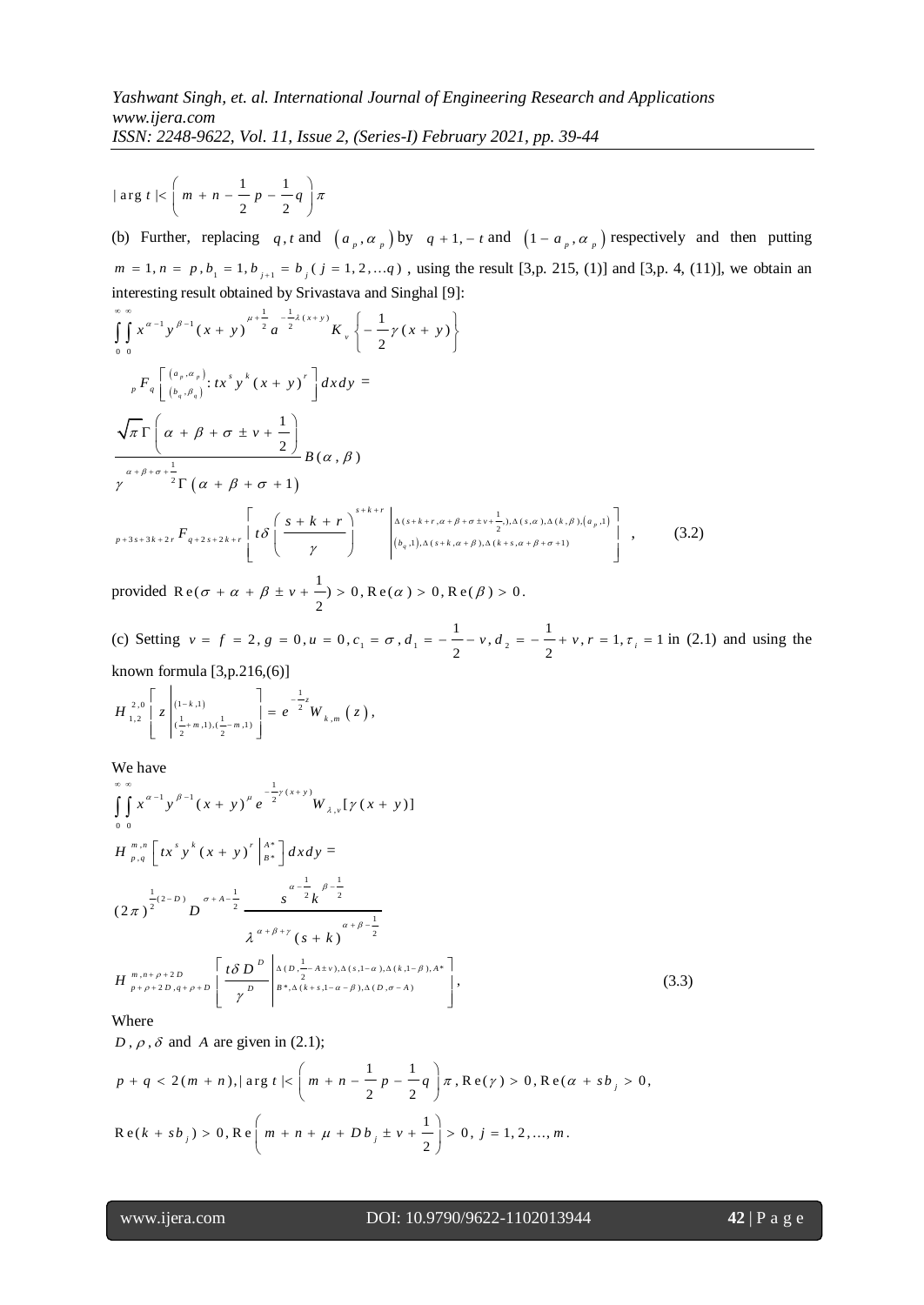(d) Further, replacing q, t and  $\left(a_p, a_p\right)$  by  $q + 1, -t$  and  $\left(1 - a_p, a_p\right)$  respectively and then putting  $m = 1, n = p, b_1 = 1, b_{j+1} = b_j$  ( $j = 1, 2, ..., q$ ) and using the result [p.215,(1)], (3.3) reduces to a result due to Srivastava and Joshi [9,p.19,(2.3)]

5Fivastawa and Josh [9,p.19,(2.5)]  
\n
$$
\int_{0}^{\infty} \int_{0}^{\infty} x^{\alpha-1} y^{\beta-1} (x + y)^{\eta} e^{-\frac{1}{2}y(x+y)} W_{\mu,\nu} \{ \gamma (x + y) \}
$$
\n
$$
{}_{p}F_{q} \left[ \frac{(a_{p}, a_{p})}{(b_{q}, \beta_{q})} : tx^{s} y^{k} (x + y)^{r} \right] dxdy =
$$
\n
$$
\frac{\Gamma\left(\alpha + \beta + \eta \pm \nu + \frac{1}{2}\right)}{\lambda^{\alpha + \beta + \eta} \Gamma\left(\alpha + \beta + \eta - \mu + 1\right)} B(\alpha, \beta)
$$
\n
$$
{}_{p+3s+3k+2r}F_{q+2s+2k+r} \left[ t \delta \delta \left| \frac{\lambda(s+k+r, \alpha + \beta + \eta \pm \nu + \frac{1}{2}), \Delta(s, \alpha), \Delta(k, \beta), (a_{p}, 1)}{(b_{q}, 1), \Delta(s+k, \alpha + \beta), \Delta(k+s+r, \alpha + \beta + \eta - \mu + 1)} \right] \tag{3.4}
$$

Where

$$
\delta = \frac{s^{s} k^{k}}{(s+k)^{s+k}}, \delta^{s} = \left(\frac{s+k+r}{\gamma}\right)^{s+k+r}
$$

1  $R e(\alpha) > 0, R e(\beta) > 0, R e(\gamma) > 0, R e\left(\alpha + \beta + \eta \pm \nu + \frac{1}{2}\right) > 0$  and and the resulting hypergeometric series

converges.

With  $\mu = 0, \nu = \pm \frac{1}{\mu}$ 2  $\mu = 0, \nu = \pm \frac{1}{2}$  and  $\eta = -\frac{1}{2}$ 2 (e) Choosing

With 
$$
\mu = 0
$$
,  $v = \pm \frac{1}{2}$  and  $\eta = -\frac{1}{2}$ , (3.4) reduces to the earlier results of Jain [5] and Singh [8].  
\n(e) Choosing  
\n $f = g = u = 1$ ,  $v = 2$ ,  $c_1 = 1 - k$ ,  $d_1 = \frac{1}{2} + M$ ,  $d_2 = \frac{1}{2} - M$ ,  $\alpha_j = \beta_j = \delta_j = \gamma_j = 1$ ,  $r = 1$ ,  $\tau_j = 1$   
\nin (2.1) and using the known result

in (2.1) and using the known result  
\n
$$
H_{1,2}^{\perp, \perp} \left[ z \Big|_{(\frac{1}{2}+m,1),(\frac{1}{2}-m,1)}^{(1-k,1)} \right] = \frac{\Gamma\left(\frac{1}{2}+k+m\right)}{\Gamma(2m+1)} e^{-\frac{1}{2}z} M_{k,m}(z),
$$
\nWe obtain

We obtain

we obtain  
\n
$$
\int_{0}^{\infty} \int_{0}^{\infty} x^{\alpha-1} y^{\beta-1} (x + y)^{\eta} e^{-\frac{1}{2}y(x+y)} M_{k,m} [y(x + y)]
$$
\n
$$
H_{p_i, q_i; 1}^{m,n} [tx^s y^k (x + y)^r |_{B^*}^{A^*}] dx dy =
$$
\n
$$
(2\pi)^{\frac{1}{2}(2-D)} D^{k+A-\frac{1}{2}} \frac{\Gamma(2m+1)}{\Gamma(k+m+\frac{1}{2})} \frac{\alpha^{-\frac{1}{2}} k^{\frac{1}{2}}}{\lambda^{\alpha+\beta+\eta} (s+k)^{\frac{\alpha+\beta-\frac{1}{2}}{2}}}
$$
\n
$$
H_{p+\rho+2D,q+\rho+D}^{m+D,n+\rho+D} \left[ \frac{t\delta D^D}{\gamma^D} \Big|_{\Delta(k+s, 1-\alpha-\beta), \Delta(D,k-A)}^{\Delta(k+s, 1-\alpha-\beta), \Delta(D,k-A)} \Big| \right],
$$
\nWhen

(3.5)

Where

 $D$ ,  $\rho$ ,  $\delta$  and A are given in (2.1);